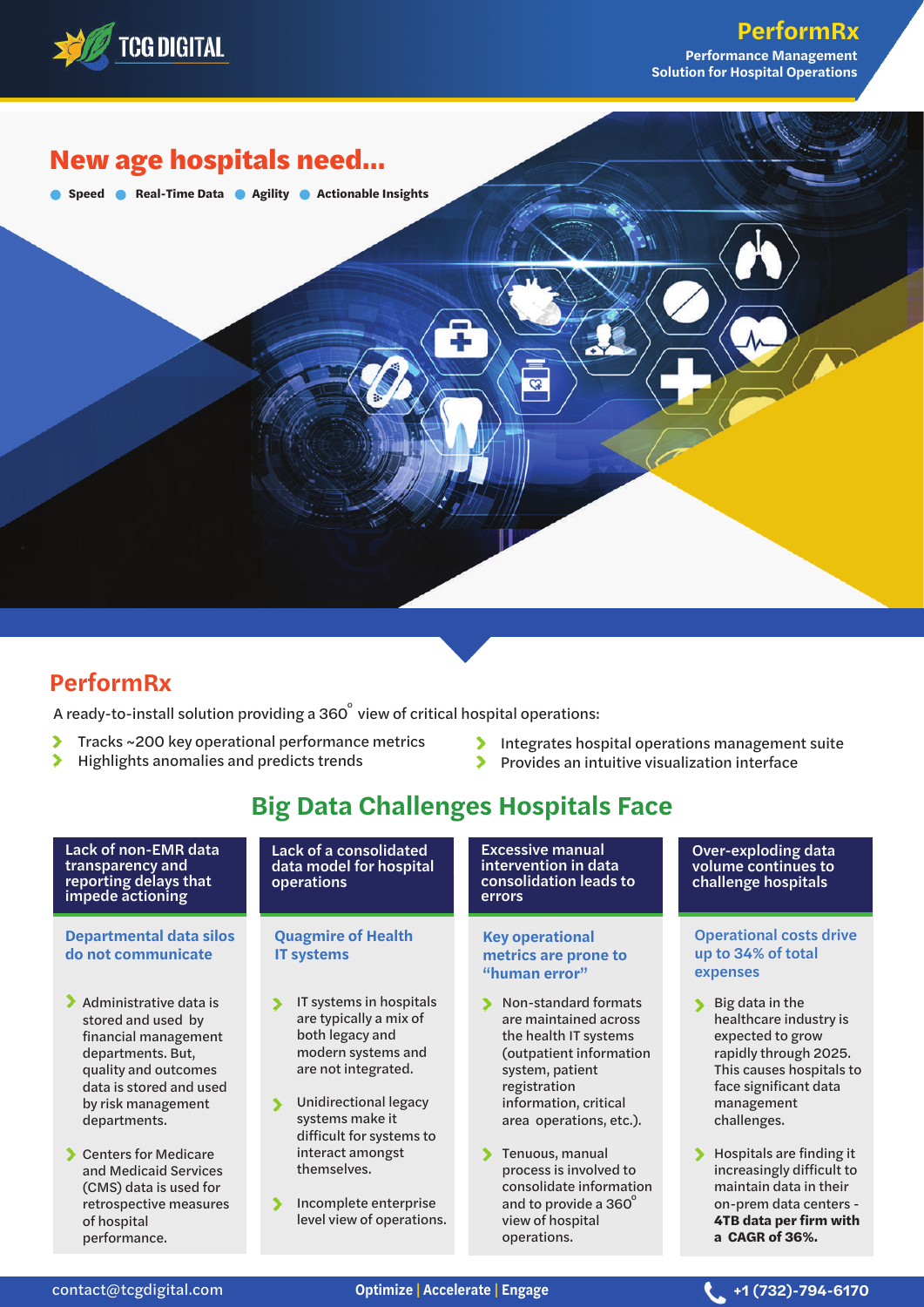

## **How PerformRx Helps Your Business**

- $\blacktriangleright$ Better outcomes, improved bottom-line, enhanced employee morale
- $\blacktriangleright$ Real-time or near-real-time visibility, as applicable, into key operational insights and metrics that drive costs, performance, and credibility
- Deliver MVP in ~45 to 60 days through our plug and play offerings
- Low noise and low-footprint effort with marginal FTE involvement from hospitals
- Minimum change management required
- Easy customizations leveraging low-code-based analytics platform

### **The Data-to-Insights Journey**



*Structured & Unstructured Data*





*Consolidated Data Model*

*Pre-built Algorithms*



*Insightful Dashboards*

| ÷.                   | Ε                       | <b>Analyze</b>                | <b>Visualize</b>                      |
|----------------------|-------------------------|-------------------------------|---------------------------------------|
| <b>Ingest</b>        | <b>Store</b>            | ⊛                             | ൕ                                     |
| Easy connectivity to | Big data platform       | Pre-configured                | Insightful                            |
| all enterprise data  | storing up to 50        | metrics and alerts on         | dashboards with                       |
| sources              | terabytes of data       | hospital operations           | drill-downs and                       |
| Scheduled and        | <b>Unified layer of</b> | <b>Feature-rich libraries</b> | notifications                         |
| real-time data       | non-EMR data            | on AI/ML algorithms           | "What-if" scenario                    |
| update options       | facilitating insights   |                               | analysis, free text<br>searches, etc. |

### **Delivering tangible value in less than 2 months …**

Some of the insights you will receive …

| <b>Admissions</b><br><b>Analysis</b>      | Average time to discharge<br># of Admissions by department over time<br>Patients arrival rate<br># Re-admissions for same condition over time<br>more |
|-------------------------------------------|-------------------------------------------------------------------------------------------------------------------------------------------------------|
| <b>Bed-Utilization</b><br><b>Analysis</b> | <b>Bed Occupancy Ratio</b><br><b>Bed Turnover Ratio</b><br>more                                                                                       |
| <b>Disease</b><br><b>Analysis</b>         | # of Post-operative sepsis<br><b>Enterprise Applications</b><br>#/% of patients on ventilation<br># cases of decubitus<br>more                        |
| <b>Events</b><br><b>Analysis</b>          | Crude ICU mortality rate<br>Patient-to-staff ratio<br>more                                                                                            |